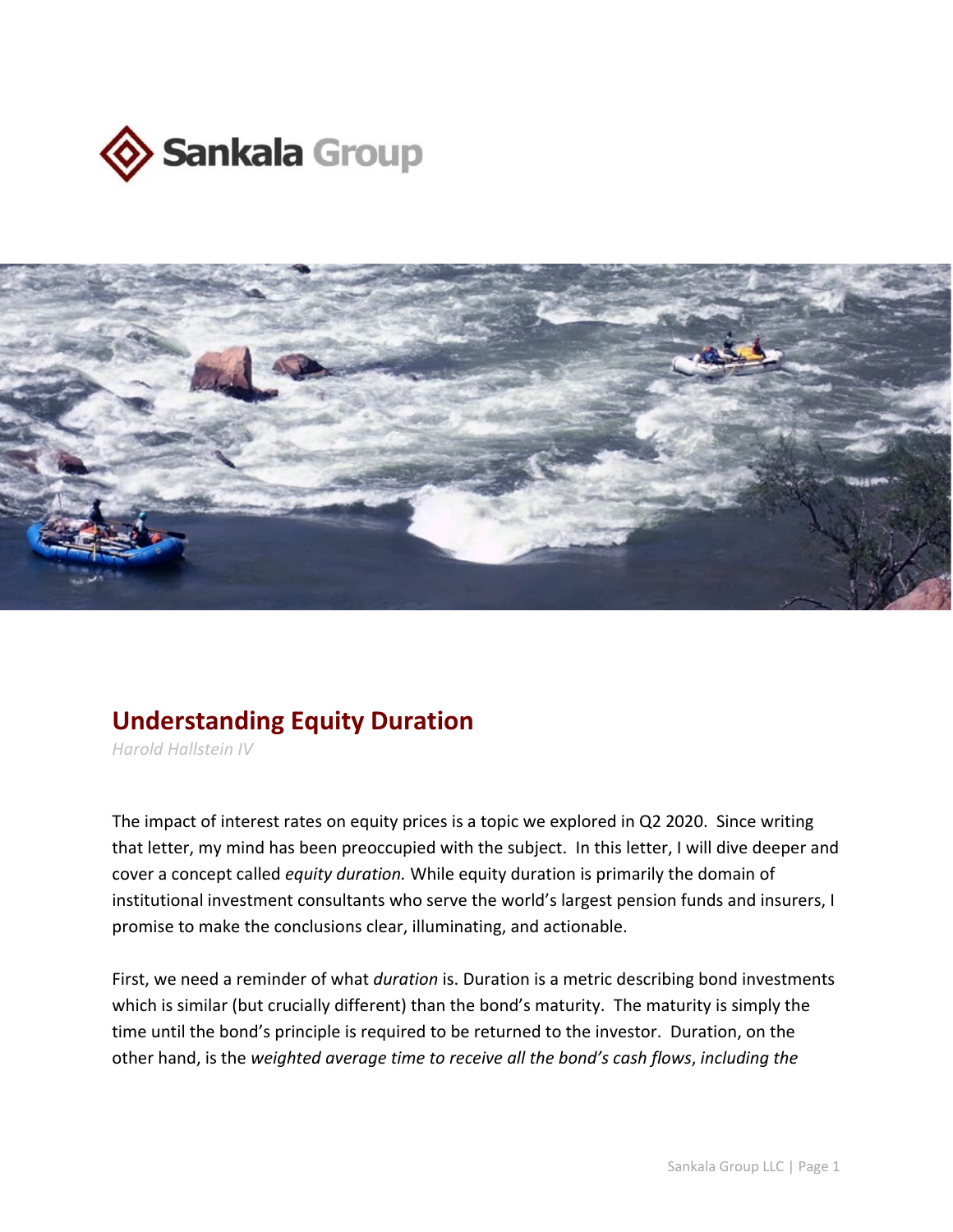*interest payments and return of principle*. It is a very helpful metric because it can be used to calculate how the value of a bond will change given a certain change in interest rates.

Bond duration is useful because of the simplicity of the math behind it. It describes a fundamental truth about a bond and its interest rate risk, and it can be calculated very confidently because a bond is essentially a commitment by the borrower to pay a specific stream of cash flows in the future.

When we try to apply this same math to equities it is called *equity duration*. The reason it is much less understood is that companies cannot and do not commit to a specific set of cashflows for a common stock. Each year, as the company operates and generates free cash flow, it has choices of what to do with that cash which are at the discretion of management and the board of directors. Some examples are payment of cash dividends, authorization of share buybacks, or capital expenditures on the company's assets and growth strategy. In short, the future cash flows of a common stock can only be predicted – they cannot be known in advance.

That said, many companies actually do have very predictable cash flows, and analysts are often quite clear on the likely path ahead as that path has been signaled outwardly to investors by management and the board of directors. So, while we don't have an exact future cash flow map like we do with a bond, we are often quite sure about how one company's cash flows are different from another's.

|                                                 | <b>Buv</b> |  |      |                     |  |           |  | Sell       | <b>IRR - Return</b> |
|-------------------------------------------------|------------|--|------|---------------------|--|-----------|--|------------|---------------------|
| Company A $\lesssim$ (1,000) S                  |            |  | 50 S | 50 S                |  | 50 S 50 S |  | 50 S 1,440 | 10.0%               |
| Company $B \quad S \quad (1,000) \quad S$       |            |  |      | 10 S 10 S 10 S 10 S |  |           |  | 10 S 1,700 | 10.0%               |
| Company C S (1,000) S - S - S - S - S - S 1,775 |            |  |      |                     |  |           |  |            | 10.0%               |

Let me offer an example:

**Company A** is like a cellular phone services provider. They pay a high dividend of 5% per year, or \$50 each year on \$1,000 invested. Then, you eventually might sell the stock 5 years down the line when the company has grown somewhat bigger for, say, \$1,440. We call this profile generally a "value" stock.

**Company B** is more like a maturing software firm. This company is growing very fast and reinvests heavily in itself, only paying dividends of 1% per year, or \$10 per \$1,000 invested. However, since the company has grown so much after 5 years, you can then perhaps sell the shares highly appreciated at \$1,700. We call this profile generally a "growth" stock.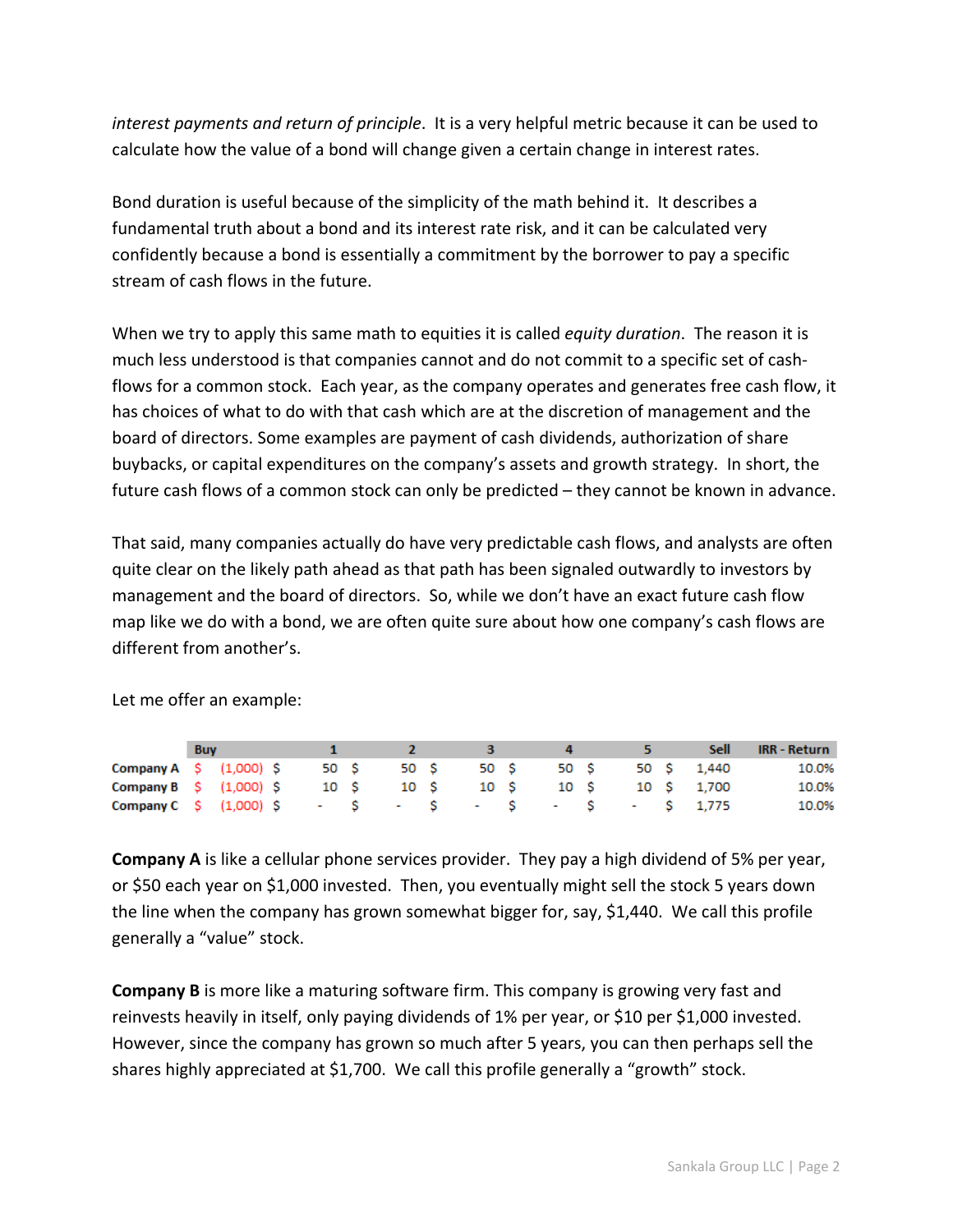**Company C** is like a start-up that is burning cash to build a product. This company only reinvests in itself, pays no dividends, and the hope is that the company can be sold to a larger company down the road.

Despite the different expected cash flow maps, all of these investments produce the same expected internal rate of return (IRR) of 10.0% per annum – and in that regard they are similar.

Critical to our discussion, however, is that the "*weighted average time to receive all the common stock's cash flows*, *including dividends and return of principle"* are materially different. In the case of Company A, more money is returned to the investor sooner, loading the cash flows closer in time. Company B on the other hand, has less cash flow soon and a lot of potential cash-flow later, and Company C has no cash flow now, and a big chunk in the distant future.

While that nuance is subtle, it makes a world of difference in how each investment will act during periods of changing interest rates. Company A is what we call *low duration equity,* while Company B and C are *high duration equity.* Just like a low duration bond is less impacted by changes in interest rates, low duration equity is less impacted by the same rate changes. This is not a matter of thoughts or feelings; it is matter of mathematical truth buried (albeit somewhat obscurely) inside the discounted cash flow models that Wall Street analysts use to decide what they think a stock is worth. In brief – **Company A has materially less interest rate risk than Company B and C.**

I say it is obscure because someone looking at such a model likely is *not* considering how the valuation they are predicting will be impacted by this seemingly secondary variable, which therefor might qualify as "information other people don't have."

Looking back at our work in 2020, we found the following theoretical (*Figure 1*) and historical [1962-2020] (*Figure 2*) relationships between interest rates and S&P 500 valuations: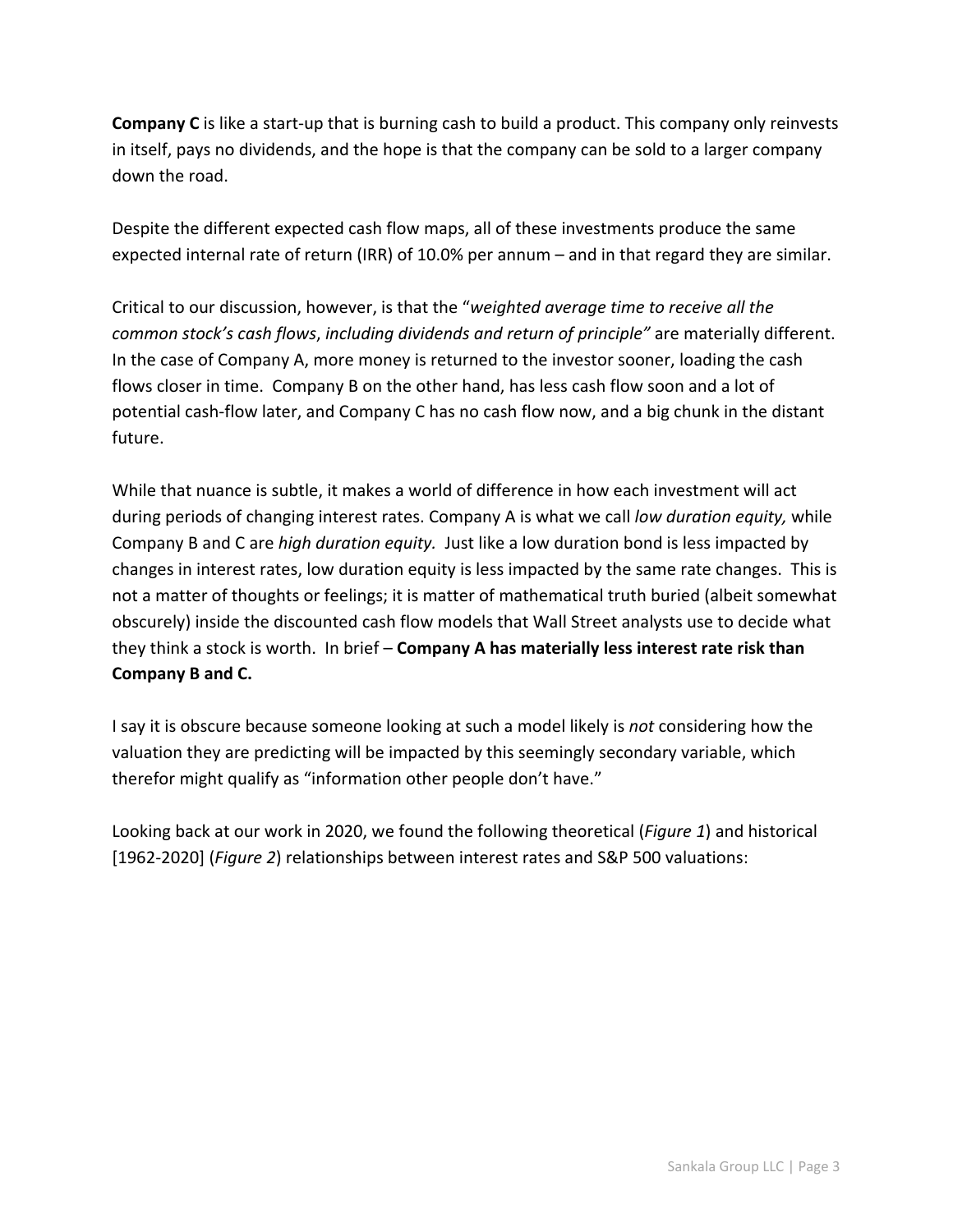## **Figure 1 | Theoretical Relationship of Equity Valuations to Interest Rates**



Net Present Value (Y) vs. Discount Rate (X)

## **Figure 2 | Historical Relationship of Equity Valuations (S&P 500) to Interest Rates**

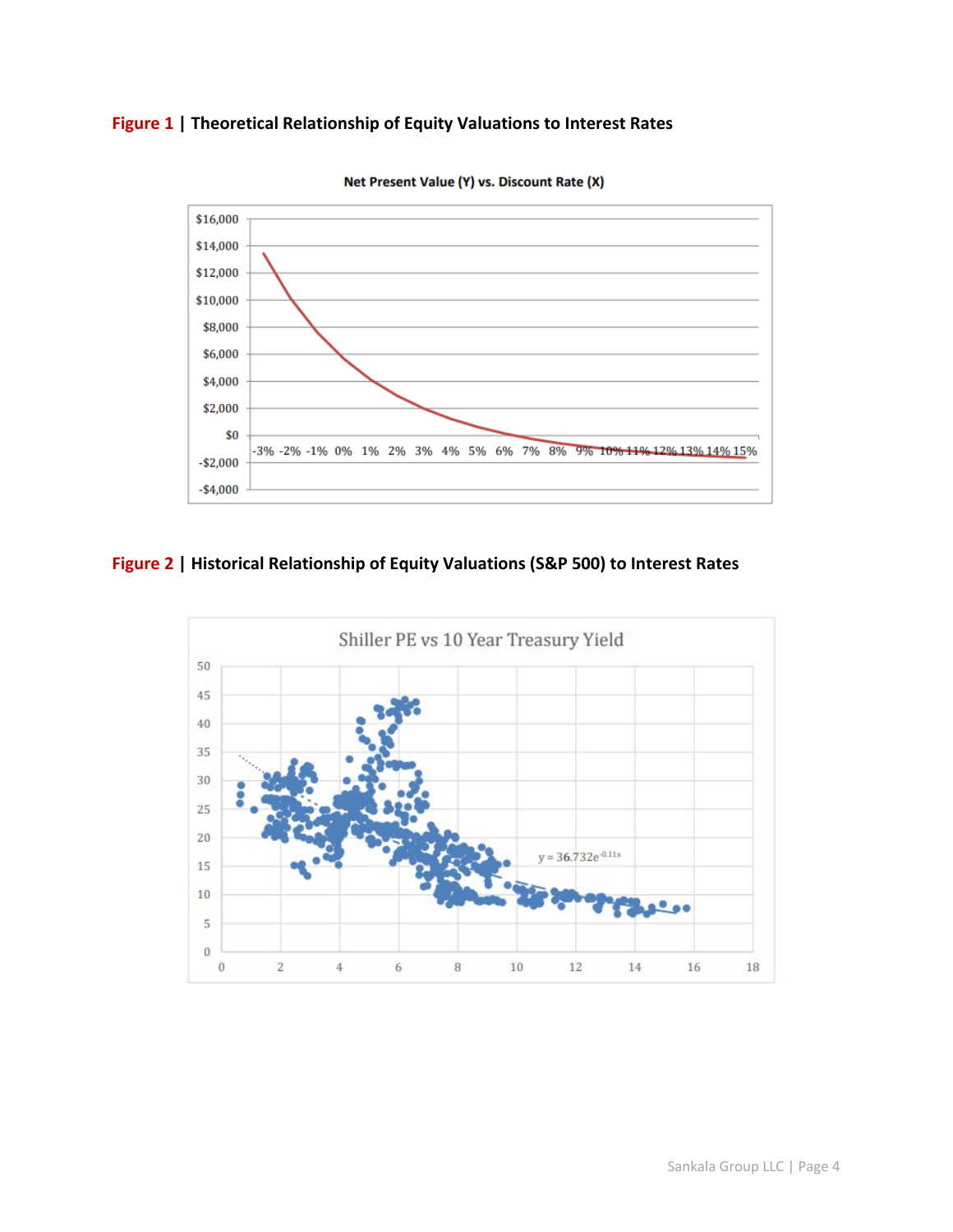Cutting right to the chase, the concept of equity duration reveals a very important new layer to our understanding of interest rates and asset prices:



In our 2020 letter, we described the situation of plunging interest rates during COVID as being akin to pushing equity valuations up the steep end of a playground slide – and we also pointed out that interest rates had become a *more* controlling variable in equity valuation. This is an extremely important point. It can be visually verified in both the theoretical and historical relationship between net present value and interest rates. A move from 0 to 1% discount rate has a much larger effect on net present value than a move from 9 to 10% discount rate does.

In the period since interest rates collapsed during the pandemic panic, Thomas and I agreed it was important that we start to get some money off the steepest slides because rates continuing to fall was very unlikely. Of course, being professional investors, that did not mean climbing down and exiting the playground. It simply meant looking around for other slides which looked less intimidating, and proactively managing our interest rate risk. **We need to stay invested, year after year, decade after decade, collecting dividends and interest, and cannot stop that collection process simply because some variable has grown more volatile.**

In practice, what that has meant is focusing on low duration equity – companies that have real cash flow in the near-term. While we own a whole range of equity investments around the world that exhibit low duration (a theme we have been acting on, including the conscientious exclusion and even selective short sale of growth stocks) the performance results through the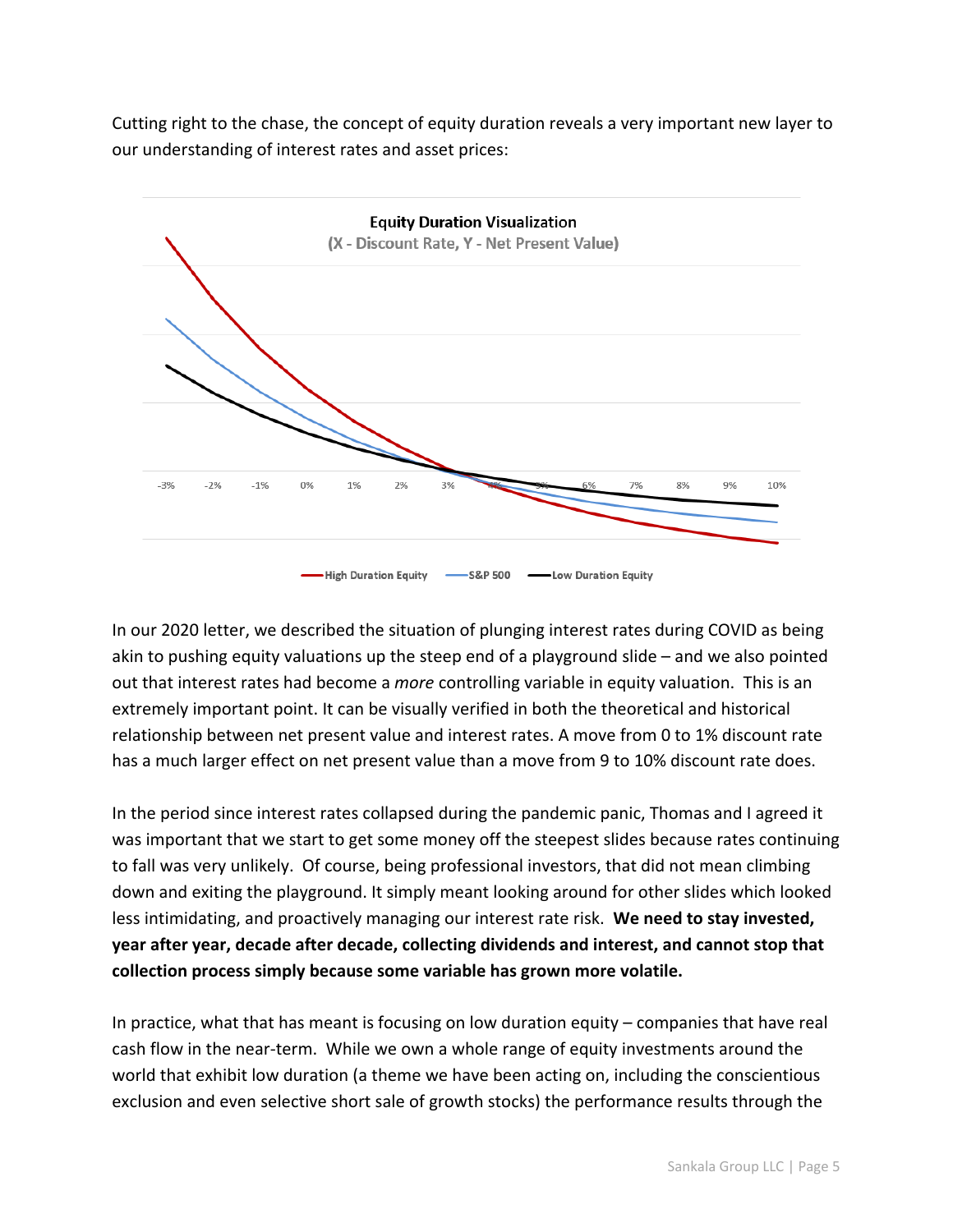end of May in U.S. markets show exactly what this concept of equity duration has been worth. See below a list of some well-known U.S. equity investments with different duration characteristics:

| Investment                       | <b>YTD (5/31)</b> | <b>Duration Notes</b>                                           |  |  |  |  |  |
|----------------------------------|-------------------|-----------------------------------------------------------------|--|--|--|--|--|
| (ARKK) ARK Innovation            | $-55%$            | Extremely High Duration (Many holdings with negative cash-flow) |  |  |  |  |  |
| Nasdag<br>(OOO)                  | $-23%$            | <b>High Duration</b>                                            |  |  |  |  |  |
| S&P 500<br>(SPY)                 | $-13%$            | <b>Medium Duration</b>                                          |  |  |  |  |  |
| Small-Cap Value 600<br>(SLYV)    | -6%               | <b>Low Duration</b>                                             |  |  |  |  |  |
| iShares Select Dividend<br>(DVY) | <b>5%</b>         | Extremely Low Duration (All holdings high positive cash-flow)   |  |  |  |  |  |

To that end, our firm's results year-to-date in 2022 are beating our benchmarks materially. We have lost significantly less money than the broad stock market and the standard 60/40 allocation model - the long held gold standard of Wall Street - [which is having its worst year](https://www.barrons.com/articles/stocks-bonds-portfolio-investing-51652394644)  [ever.](https://www.barrons.com/articles/stocks-bonds-portfolio-investing-51652394644) That outcome has been driven by proactive management of interest rate risk. During the first part of the year, this was largely a product of our decision to underweight bond investments (which decline in value when interest rates rise) and to instead take an unusually large position in gold. But as the months continued on, it has become clearer **our current bias to low duration equity is the more significant driver of the performance differential.**

Our base-case outlook right now is that we expect markets to float higher for a while given the extreme nature of the early 2022 sell-off. However, interest rates have risen even further and faster than we anticipated in our aggressive modeling for interest rate increases this year. Due to that, we are prepared to see the S&P 500 move perhaps to a level around 3,400, which represents fair value according to our in-house S&P valuation model – given the current interest rate environment. Lower duration equity is likely to continue to see better results in that scenario.

We plan to hold this lower duration equity bias for some time, and if such levels ( $\approx$ 3,400) emerge in the S&P 500, we might step duration back up a bit. However, one thing our clients should understand is that our firm has low duration and "value investing" in our DNA. We understand that value (generally low duration) has outperformed growth (generally high duration) materially over history, as seen in the illustration below from Dimensional Fund Advisors.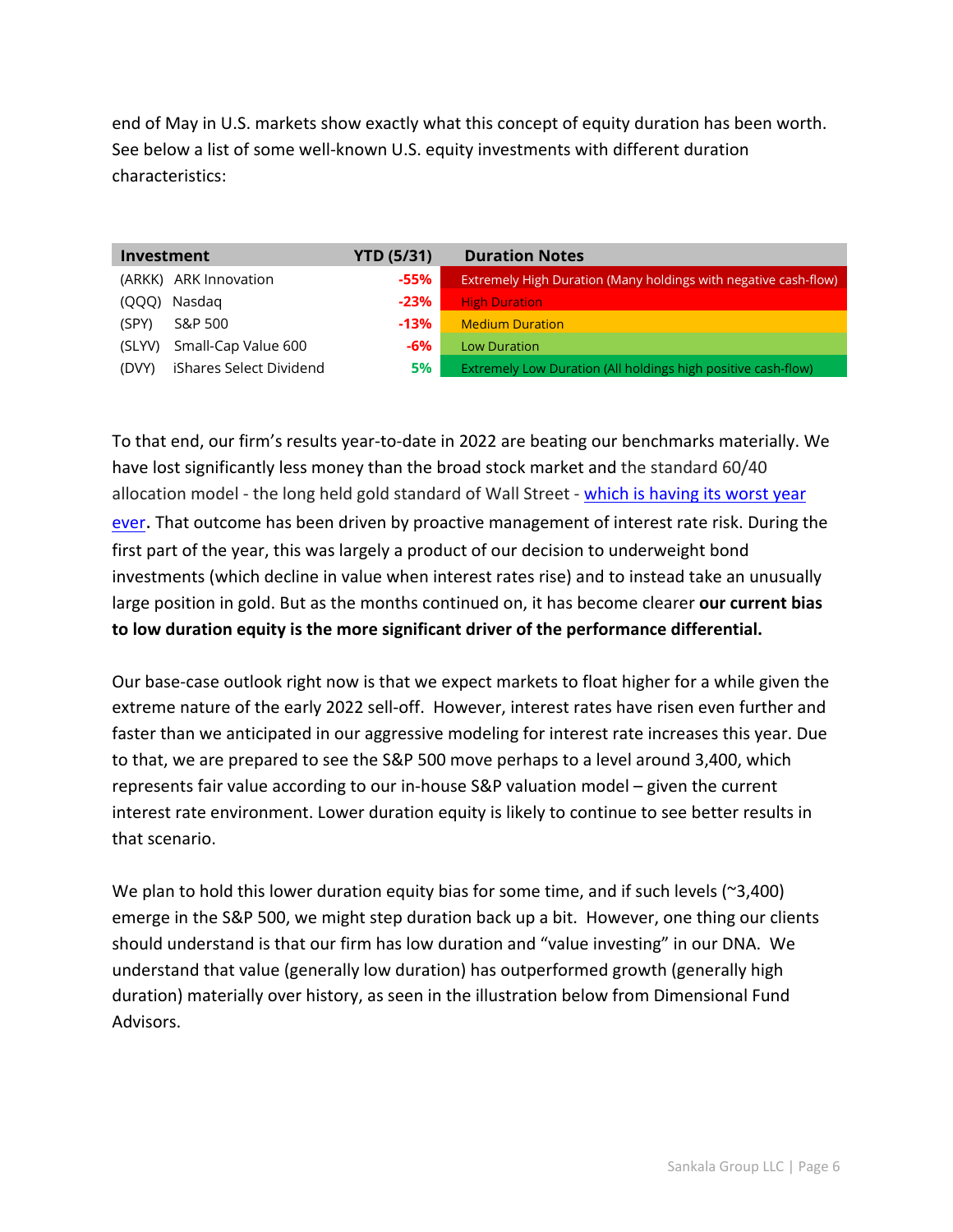Yearly observations of premiums: value minus growth in US markets, 1927-2021



While the recent era of growth speculation (akin to a similar episode back in 1998-1999) garnered a great deal of investor attention, it left our approach looking a bit boring and oldschool. What we see now (and again) is that such promises of big cash flows in the future have a funny way of turning into mirages. Real cash flow today, on the other hand, as boring as it might be (coming from "less-innovative" businesses) tends to carry the day. Our job is to study that reality<sup>[1](#page-6-0)</sup>, and steer clear of elaborate stories of riches just over the next hill...or two...or three.

We sincerely appreciate your patience during COVID, where very low interest rates combined with the "reality distortion field" of quarantine, led investors to look multiple hills into the distance.

So far in 2022, investors see once again that the hill directly in front of us is the one that needs to be climbed.

<span id="page-6-0"></span><sup>1</sup> For deeper reading on this important topic please see[, A New Measure of Equity Duration: The Duration-Based](https://risk.edhec.edu/sites/risk/files/EDHEC_Working_Paper_A_New_Measure_of_Equity_Duration_F.pdf)  [Explanation of the Value Premium Revisited,](https://risk.edhec.edu/sites/risk/files/EDHEC_Working_Paper_A_New_Measure_of_Equity_Duration_F.pdf) *EDHEC-Risk Institute*, Dec 2011